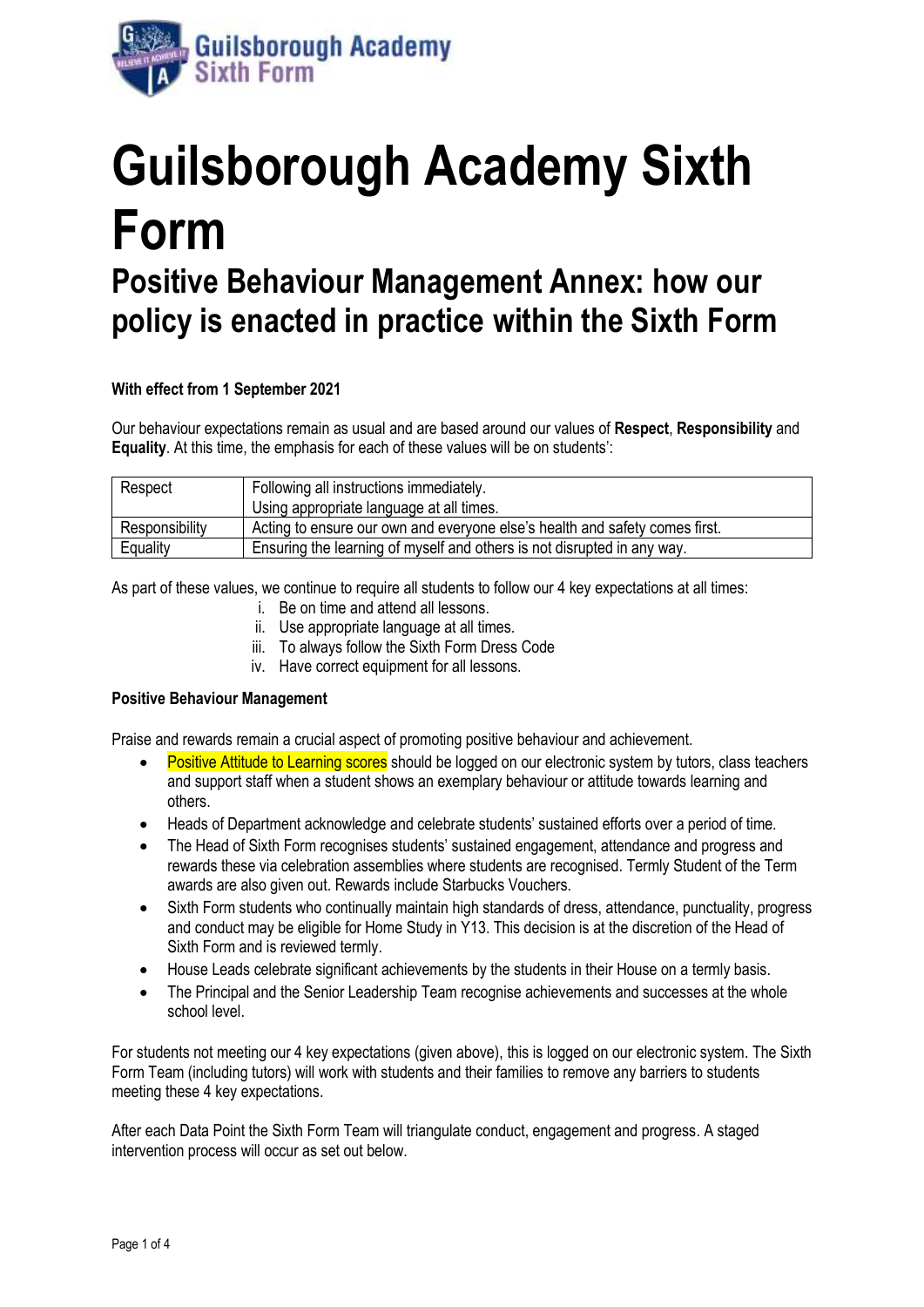



| Intervention<br>Code | Intervention/Action Description                                                                                                                                                                                                                                           | <b>Example Criteria</b>                                                                                                                                                                                    |
|----------------------|---------------------------------------------------------------------------------------------------------------------------------------------------------------------------------------------------------------------------------------------------------------------------|------------------------------------------------------------------------------------------------------------------------------------------------------------------------------------------------------------|
| PL.                  | Letter of praise sent home to parents advising them of the positive<br>approach being taken to sixth form study                                                                                                                                                           | Average engagement of 1.33 or better<br>Attendance of 97% or higher<br>0 behaviour points<br>Good progress/attitude to learning                                                                            |
|                      | Tutor/subject teacher to contact home to discuss concerns                                                                                                                                                                                                                 | Poor Engagement in one subject<br>Poor punctuality<br>Attendance below 96%<br>5 or more behaviour points<br>SSP Level 1                                                                                    |
| ŧ                    | Letter of concern sent home from Head of Sixth Form/Second in<br>Sixth Form outlining exact nature of concern and possible further<br>consequences                                                                                                                        | No improvement following tutor intervention<br>U grade in 1 or more subjects<br>Attendance below 94%<br>Poor Engagement in 2 subjects<br>Poor attitude during study periods<br>10 or more behaviour points |
| M1                   | Stage 1 meeting with the 2 <sup>nd</sup> in Sixth Form and/or Head of Sixth<br>Form<br>Meeting minuted and all parties sign. Student given clear targets<br>and responsibilities. Support required is clearly indicated. Review<br>date agreed, information disseminated. | No improvement following letter<br>Attendance below 90%<br>VA of -1 or lower<br>U grade in 2 or more subjects<br>15 or more behaviour points.<br>SSP Level 2                                               |
| M2                   | Stage 2 Meeting with the Head of Sixth Form and parents.<br>As above                                                                                                                                                                                                      | No improvement following stage 1 meeting<br>A pattern of unauthorised absence/truancy<br>Misconduct and/or failure to comply with school policies<br>E level 32                                            |
| M3                   | Stage 3 Meeting with the Head of Sixth Form and SLT Link                                                                                                                                                                                                                  | No improvement following stage 2 meeting<br>Repeated failure to comply with school policies                                                                                                                |
| M4                   | Stage 4 meeting with Principal and Governor Link                                                                                                                                                                                                                          | No improvement following stage 3 meeting<br>Grave misconduct (physical abuse, harassment, drugs, alcohol, damaging<br>reputation of the school)                                                            |

Key Stage 5 Intervention and Actions

Persistent failure to meet Sixth Form expectations will escalate to the Vice Principal and may result in an internal or Fixed Term Exclusion if issues continue for a sustained period of time.

We do not expect to use our Warn, Move, Remove system with sixth form students. Should a sixth form student require removal from a lesson for any reason this will be automatically referred to the Head of Sixth Form and Vice Principal for further discussion and action.

#### **Attendance, Punctuality and Truancy**

Sixth Form students are expected to attend all sessions and to be punctual. This includes tutor time, lessons, and study periods. Any reasons for absence must be provided by and confirmed by the parent/carer and not the student. Driving lessons and private tutoring should not be arranged during school hours and will not be agreed/authorised absences. Part time work should be limited to 10 hours per week and should not take place during school hours.

Attendance will be monitored regularly and contact made with parents where there are causes for concern.

Where attendance to lessons falls below 96% students will not be eligible for Home Study.

Students who truant lessons may be required to make up the missed time during their social time or after school.

Students may not leave site during the school day except for lunch times when they must sign out and should return on time for their afternoon sessions. Students who are repeatedly late after leaving site will have this privilege removed.

Students must not leave site without signing out; this constitutes a safeguarding breach and will be dealt with by the Head of Sixth Form. Parents will be contacted and students may lose privileges (leaving site, Home Study).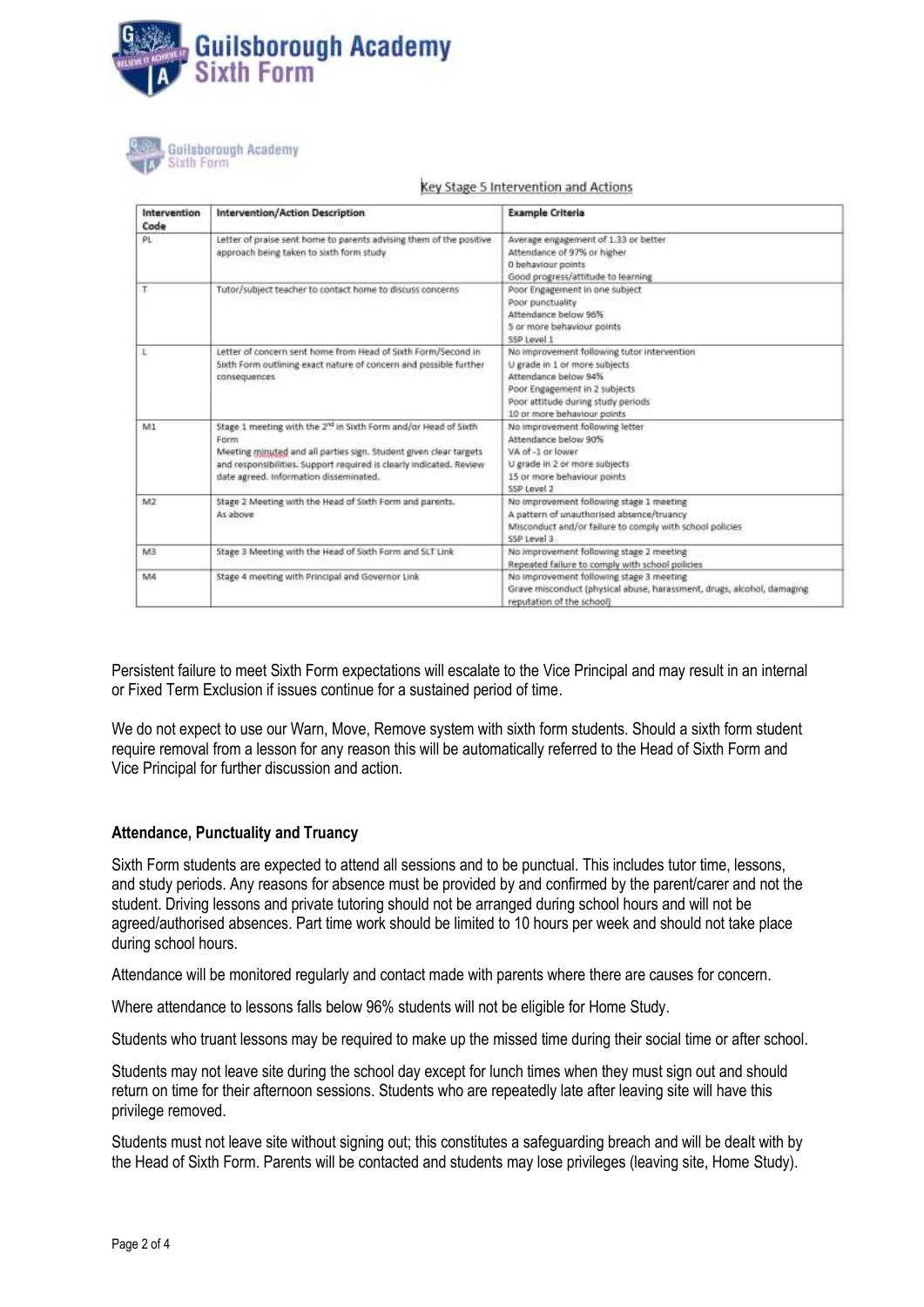

Students may only study at home where Home Study has been prior agreed with the Head of Sixth Form and parental permission has been given. This applies to Y13 students only.

# **Significant Incidents**

Where students engage in serious or extreme behaviours, this will escalate to the Head of Sixth Form/Vice Principal immediately. We continue to consider the following behaviour issues as serious and significant and will consider the use of Fixed Term Exclusions and, in extreme cases, Permanent Exclusion where appropriate (this list is not exhaustive):

- Bullying
- Extreme defiance
- Violent conduct
- Racism/homophobia
- Deliberately or willfully putting the health and safety of staff and students at risk (eg spitting, deliberate coughing or sneezing towards another person or repeated defiance of social distancing expectations)
- Swearing directly at staff
- Any persistent behaviour deemed not conducive to a Sixth Form environment

# **Additional Information for Students**

# **Transport to and from school**

- Parents/carers are encouraged to ensure their child either walks or is driven to and from school while Government advice continues to state to avoid use of public transport wherever possible.
- If students are travelling by bus, social distancing must apply on school transport and all students must adhere to the instructions set out by the bus companies. Students not following these instructions may find their place on the bus withdrawn.
- Sixth Form students wishing to drive themselves must apply for a permit, and must provide vehicle registration details as well as evidence of valid insurance. The site team will conduct period checks on students arriving in the car park and turn away those without a permit.
- Car park spaces for Sixth Form are limited and students are therefore encouraged to arrive early as spaces each day are first come, first served.
- Where students have not secured a parking space and need to park elsewhere they should do so in a way that is mindful of the law and of the local community.
- Students must not park in staff spaces.
- When arriving and leaving site by car students should do so in a safe manner. Similarly students should not partake in any activities deemed anti social in the Sixth Form car park.
- The Sixth Form Team reserves the right to revoke parking permits for those in breach of the above.

## **Food and drink**

- Water fountains will be available for filling up water bottles only so students should ensure they have a bottle with them.
- Any food brought from home should be wrapped.
- The Sixth Form kitchen is available for student use during break and lunch time. Hot drinks may be made during study periods at the start of the session only.
- High standards of hygiene must be maintained and the cleaning materials provided used after each use.

## **Hygiene / toilets**

- Students will be required to sanitise their hands (either through the use of the dispensers or hand wash) at regular intervals during the day. This includes on arrival on site and before and after using the toilets.
- Students should not enter toilets if this compromises social distancing lines to manage queue will be placed on floors.
- Advice on sneezing / coughing into tissues or crook of arm and not touching their face must be followed.

## **Dress Code**